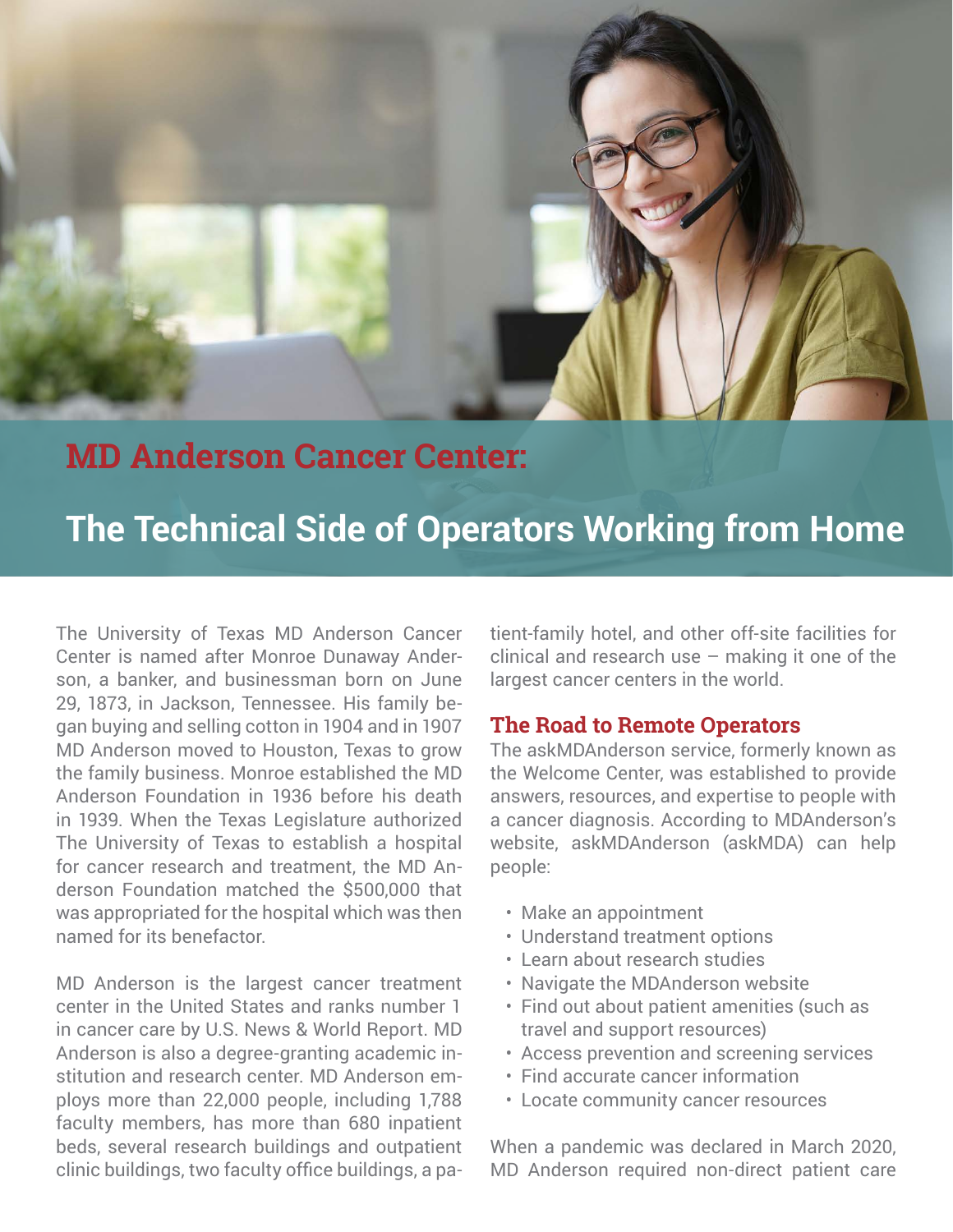personnel to work remotely. This included the operators for the askMDA line. "Before April 2020, our operators had never worked remotely," says Ninette Thomas, askMDA Operator Manager. "We began to look at the resources we already had to develop a hybrid remote call center and real-

sion testing. We simulated a remote workflow in our testing environment and included our regression testings and scripts to determine if we needed to change anything in our ANI (automatic number identification) screening table."

ized we were not harnessing the full capability of the technology available to us. That lead to a collaboration with a lot of other departments at our organization to establish our hybrid remote call center."

## **IT Mobilization**

"The very first step was to determine the feasibility of allowing our operators to work from home. Luckily we were already investigating the prospect of

working from home with Avaya Softphones. The pandemic fast-tracked all of our ideas and testing for how operators could work from home. We knew it was a possibility and we needed to figure out a way to make it happen," says Jeffrey Cain, Applications System Analyst.

Once the IT team determined it was technically feasible for the operators to work from home, they began preliminary testing. That was followed by a new hardware rollout, new software installation, technical testing, and regression testing. Jeffrey says, "We had a mixture of technical and regres-



*"We wanted to make sure our operators had the exact same setup they had at home as they did on-site. They also got a pager so when we have a situation like a code blue, they know it went through successfully even though they are at home."*

Custom call center agent scripting guides operators through each call no matter where they are located. Remote operators are provided with the exact information they need to provide the best patient experience and reduce call center error rates.

Michael Wolf, Principal Applications System Analyst and Technical and Support Lead for the IT team that supports the operators adds, "As IT support we

had been working remotely 1 or 2 days a week for years. So for our ongoing support, we were already working remotely using 1Call's software for regression testing, developing new call scripts, and modifying call scripts. We were able to go through the entire workflow for a couple of years which helped us transition after COVID-19 hit."

#### **IT Challenges and Departmental Collaboration**

One of the biggest challenges the team faced was that all of their operators worked on-site and utilized desktops. The IT team replaced all of the desktops with laptops for each operator for a total of 22 new laptops. Each laptop required:

- A docking station
- The hardware operators needed to use the laptops in their homes
- Installation of all the relevant 1Call software operators use such as
	- » Telephone Agent
	- » Voice Logger
	- » IS Supervisor, *Infinity* Supervisor, and Unified Reports for managers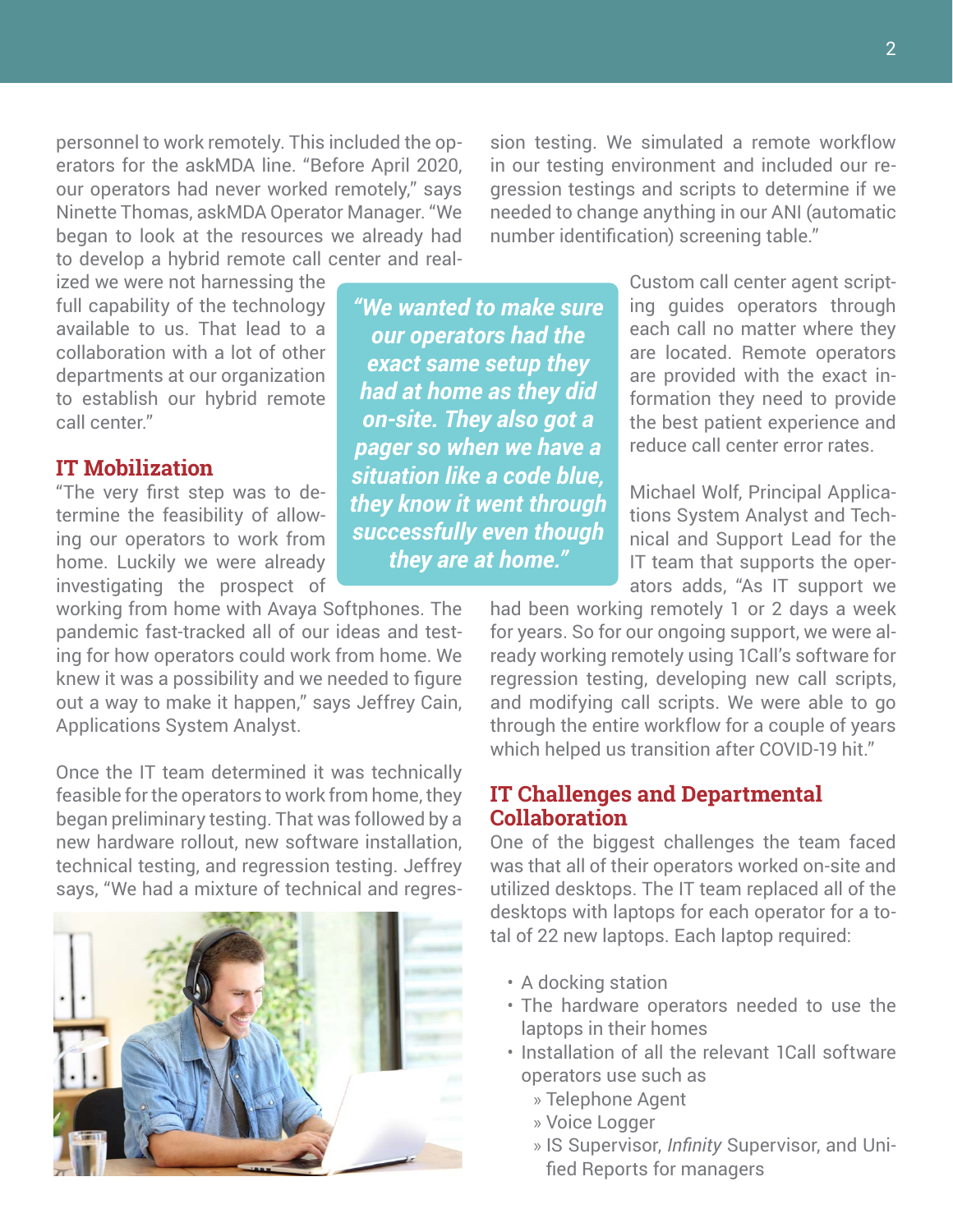• USB headset, wireless keyboard and mouse, and a mouse pad

New hardware and applications had to be used and integrated to ensure the system ran smoothly, "The introduction of the Avaya Softphone and other applications meant we had to familiarize ourselves with these applications that interface with *Infinity* because they had become an integral part of the operator's workflow," says Jeffrey.

Testing, planning, and coordinating how to work from home wasn't just for the askMDA operators. All of IT had to go remote in April 2020. This meant deploying thousands of laptops to people across MD Anderson's institution to give them the ability to work remotely.

Michael says, "It was a huge undertaking with a lot of coordination between IT groups. A command center was set up in our main administrative building for people to come in and get any equipment they would need to work remotely. This took some work and collaboration between our colleges on the Voice Engineering Team and us on the Applications Support Team. We had to work out all the kinks but it did work thanks to a lot of cooperation and collaboration."



"The operators were using physical desk phones and their extensions are tied to the ANI screening table and *Infinity*. We needed to be sure that they could now transition seamlessly back and forth from their desk phone when they're on-site to the Avaya Softphone when working from home," says Jeffery.

Additional procedures were also established such as:

- Following a specific login order to ensure nothing disrupted the system and it remained operable
- Steps to be done when returning to campus
- Using RDP (Remote Desktop Protocol) so IT can access the remote machines and make

### **Remote Operator Setup, Training, and Support**

Working remotely meant new workflows and procedures would be introduced. Operators had to be trained on using VPN access, two-factor authentication or Velo-Cloud, and establishing audio just to log in. Ninette comments, "We wanted to make sure our operators had the exact same setup they had

at home as they did on-site. They also got a pager so when we have a situation like a code blue, they know it went through successfully even though they are at home."

*"What was surprising to me was that I anticipated having a problem with performance when they went home, but what I found was that our productivity actually went up!"*

administrative changes

"Our training is 100% on-site because we want operators to be comfortable using all of the applications before they go home. They are required to work 100% on-site for the first 30 days so they can ask questions," says Ninette.

#### **Remote Challenges**

Web-based communication is fast, secure, improves communication times, adds efficiencies through remote access, and reduces the number of potential errors caused by miscommunication and absences. Yet, challeng-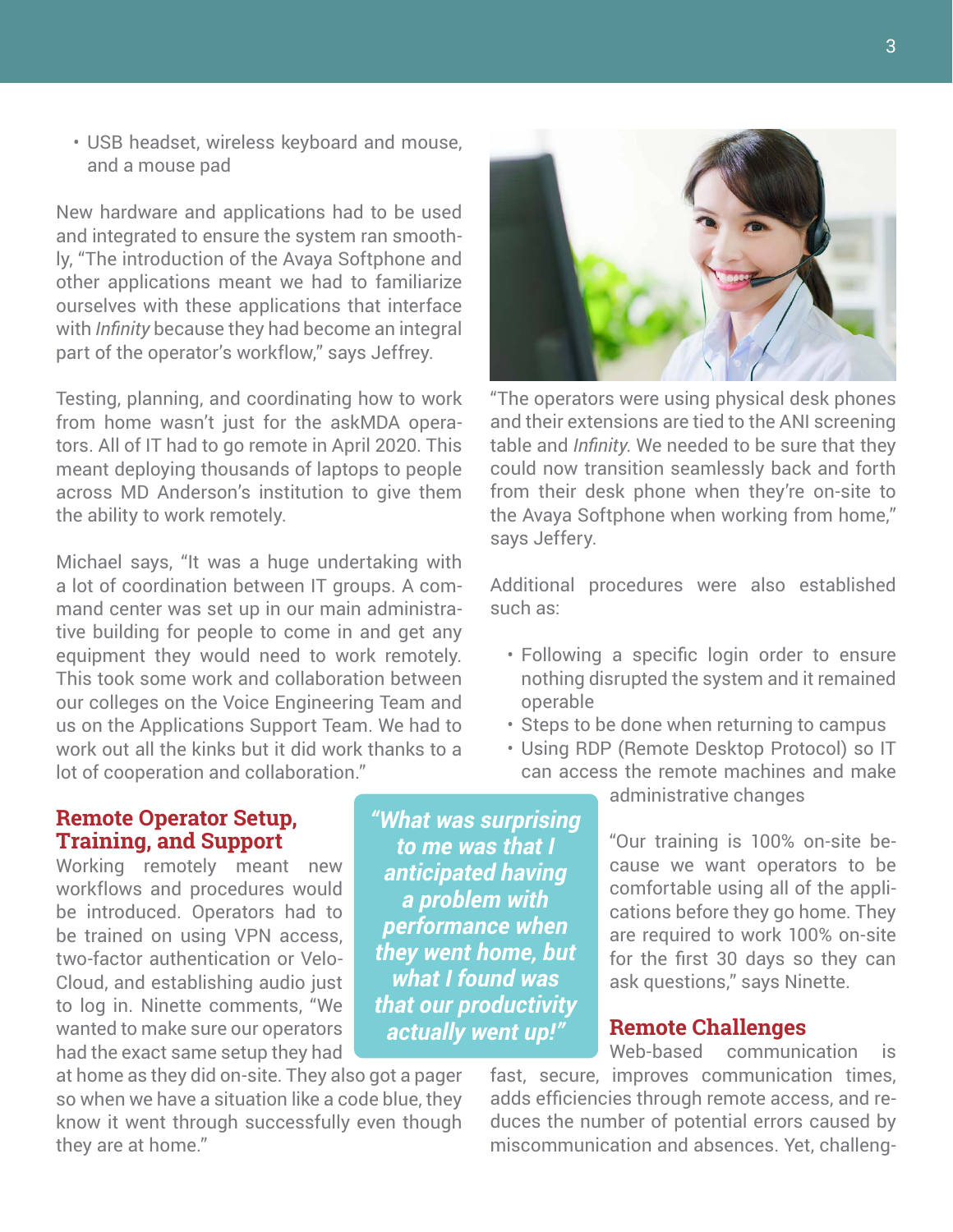

es still exist but they can be overcome with solid procedures and backup solutions.

**Outages** – Houston, Texas experienced a winter storm in February 2021 that essentially shut down the entire city. This demonstrated how important it was for MD Anderson to have remote procedures in place because some employees were unable to leave their homes. During and after the storm, many team members were without

power which can be a downfall of working remotely. However, this organization has backup systems and procedures so communications could continue.

"We have backup procedures in case of a server or phone outage.

There is a phone line that isn't connected to our server so we can use that line for Code Blue and other emergency communications. If the phone system is down we have landline phones that are hardwired into the building that are designed to work for codes," says Ninette.

**Staff management** – Ninette comments, "We've been utilizing the reporting functionality of the 1Call software a lot more now that operators are remote. When we're in the office and working together, I can hear my staff and know that they are working on calls. Now I'm using the reports a lot more than in the past to monitor productivity and availability. What was surprising to me was that I anticipated having a problem with performance when they went home, but what I found was that our productivity actually went up!"

#### **Remote Benefits**

MD Anderson had a separate "ride out" location in another building that was specifically designated as the location all of the operators should go to in the event of a disaster. The operators would relocate to this command center, which was outfitted with two desktop workstations and multiple open phone ports, where they could resume their normal workflows.

"We are now more prepared for hurricane season. We have less staff required for ride out because we have more people who are available to work remotely provided they have power and internet. All we need is a power source to continue to work. We can literally work from anywhere," states Ninette.

> Michael adds, "Now that the operators have the ability to work remotely, the IT department has experienced benefits such as decreased overhead to maintain the equipment or perform quarterly tests and reduces our support time."

Another benefit that came about with the operator's ability to work remotely was schedule flexibility. After the 30 day on-campus training, operators were able to go to a 4 day a week/10 hours a day schedule. The department originally offered only 3 shifts to cover their 24 hours a day, 7 days a week operation, but that has increased to 7 shifts for more flexibility.

The team rotates the schedule so each operator is located on-site for only 2 days per week. This results in more flexibility for the operators, easier commutes, and they are able to limit the number

*"All we need is a power source to continue to work. We can literally work from anywhere."*